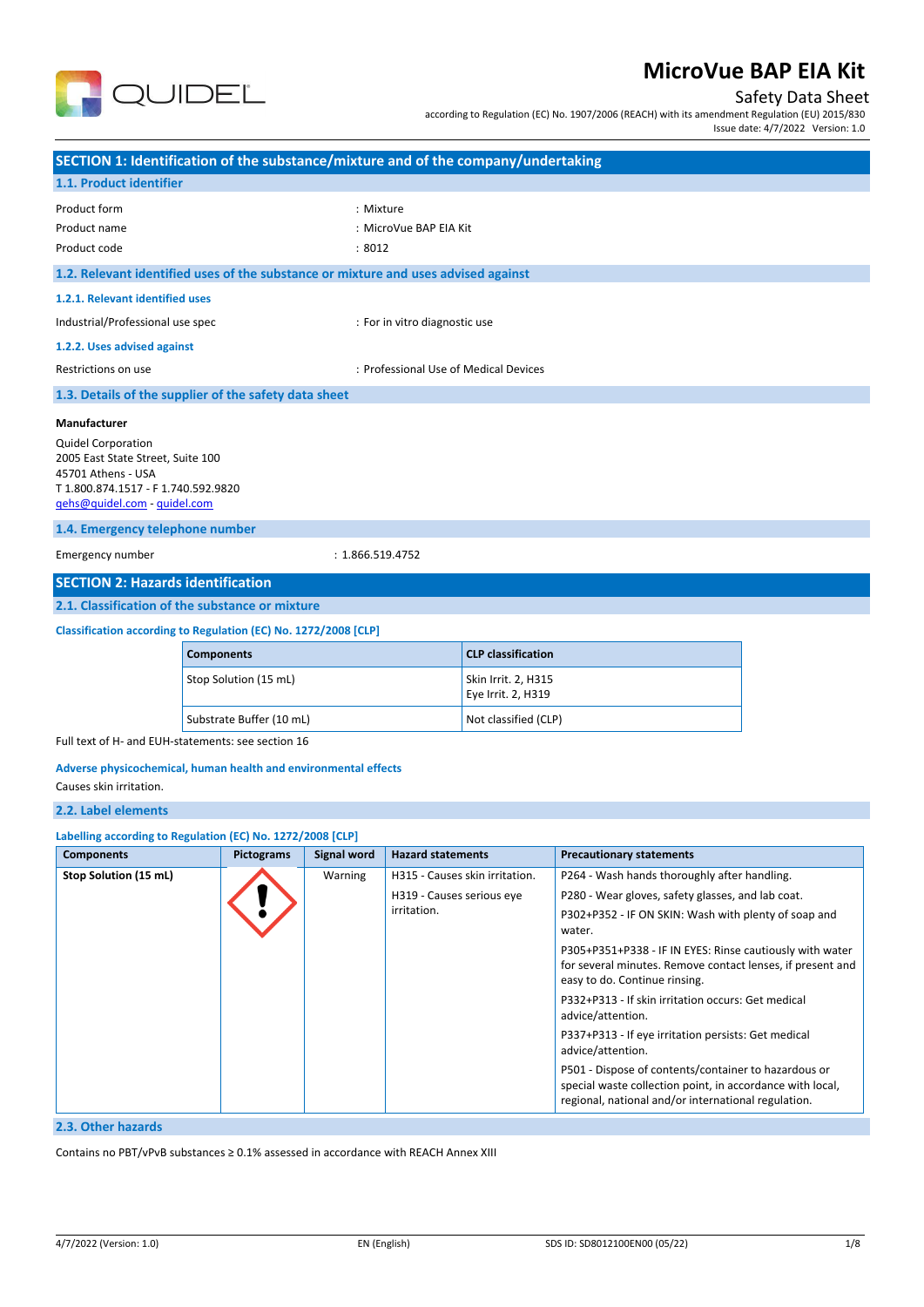

## Safety Data Sheet

Issue date: 4/7/2022 Version: 1.0

according to Regulation (EC) No. 1907/2006 (REACH) with its amendment Regulation (EU) 2015/830

### **SECTION 3: Composition/information on ingredients**

### **3.1. Substances**

#### Not applicable

### **3.2. Mixtures**

| <b>Name</b>                           | <b>Chemical name</b>     |                                                                         | <b>CAS No</b><br>EC-No. |                                                                                                       | %       | <b>CLP classification</b>                                            |
|---------------------------------------|--------------------------|-------------------------------------------------------------------------|-------------------------|-------------------------------------------------------------------------------------------------------|---------|----------------------------------------------------------------------|
| Substrate Buffer (10 mL)              | 2-amino-2-methylpropanol |                                                                         | 124-68-5                |                                                                                                       | $1 - 5$ | Skin Irrit. 2, H315<br>Eye Irrit. 2, H319<br>Aquatic Chronic 3, H412 |
| Stop Solution (15 mL)                 |                          | sodium hydroxide                                                        |                         | 1310-73-2                                                                                             |         | Met. Corr. 1, H290<br>Skin Corr. 1A, H314<br>Eye Dam. 1, H318        |
| <b>Specific concentration limits:</b> |                          |                                                                         |                         |                                                                                                       |         |                                                                      |
| <b>Name</b>                           |                          | <b>Product identifier</b>                                               |                         | <b>Specific concentration limits</b>                                                                  |         |                                                                      |
| sodium hydroxide                      |                          | (CAS No) 1310-73-2<br>(EC-No.) 215-185-5<br>(EC Index-No.) 011-002-00-6 |                         | (0.5 ≤C < 2) Eye Irrit. 2, H319<br>(0.5 ≤C < 2) Skin Irrit. 2, H315<br>(2 ≤C < 5) Skin Corr. 1B, H314 |         | (5 ≤C < 100) Skin Corr. 1A, H314                                     |

#### Full text of H- and EUH-statements: see section 16

| <b>SECTION 4: First aid measures</b>                             |                                                                                            |  |  |  |
|------------------------------------------------------------------|--------------------------------------------------------------------------------------------|--|--|--|
| 4.1. Description of first aid measures                           |                                                                                            |  |  |  |
| First-aid measures after inhalation                              | : Remove person to fresh air and keep comfortable for breathing.                           |  |  |  |
| First-aid measures after skin contact                            | : Wash skin with plenty of water. If skin irritation occurs: Get medical advice/attention. |  |  |  |
| First-aid measures after eye contact                             | : Rinse eyes with water as a precaution.                                                   |  |  |  |
| First-aid measures after ingestion                               | : Call a poison center or a doctor if you feel unwell.                                     |  |  |  |
| 4.2. Most important symptoms and effects, both acute and delayed |                                                                                            |  |  |  |

Symptoms/effects after skin contact in the set of the symptoms of the symptoms of the symptoms of the symptoms of the symptoms of the symptoms of the symptoms of the symptoms of the symptoms of the symptoms of the symptoms

### **4.3. Indication of any immediate medical attention and special treatment needed**

Treat symptomatically.

| <b>SECTION 5: Firefighting measures</b>                                  |                                                                                                                                                                |
|--------------------------------------------------------------------------|----------------------------------------------------------------------------------------------------------------------------------------------------------------|
| 5.1. Extinguishing media                                                 |                                                                                                                                                                |
| Suitable extinguishing media                                             | : Water spray. Dry powder. Foam. Carbon dioxide.                                                                                                               |
| 5.2. Special hazards arising from the substance or mixture               |                                                                                                                                                                |
| Hazardous decomposition products in case of fire                         | : Toxic fumes may be released.                                                                                                                                 |
| 5.3. Advice for firefighters                                             |                                                                                                                                                                |
| Protection during firefighting                                           | : Do not attempt to take action without suitable protective equipment. Self-contained breathing<br>apparatus. Complete protective clothing.                    |
| <b>SECTION 6: Accidental release measures</b>                            |                                                                                                                                                                |
| 6.1. Personal precautions, protective equipment and emergency procedures |                                                                                                                                                                |
| 6.1.1. For non-emergency personnel                                       |                                                                                                                                                                |
| <b>Emergency procedures</b>                                              | : Ventilate spillage area. Avoid contact with skin and eyes.                                                                                                   |
| 6.1.2. For emergency responders                                          |                                                                                                                                                                |
| Protective equipment                                                     | : Do not attempt to take action without suitable protective equipment. For further information refer<br>to section 8: "Exposure controls/personal protection". |
| <b>6.2. Environmental precautions</b>                                    |                                                                                                                                                                |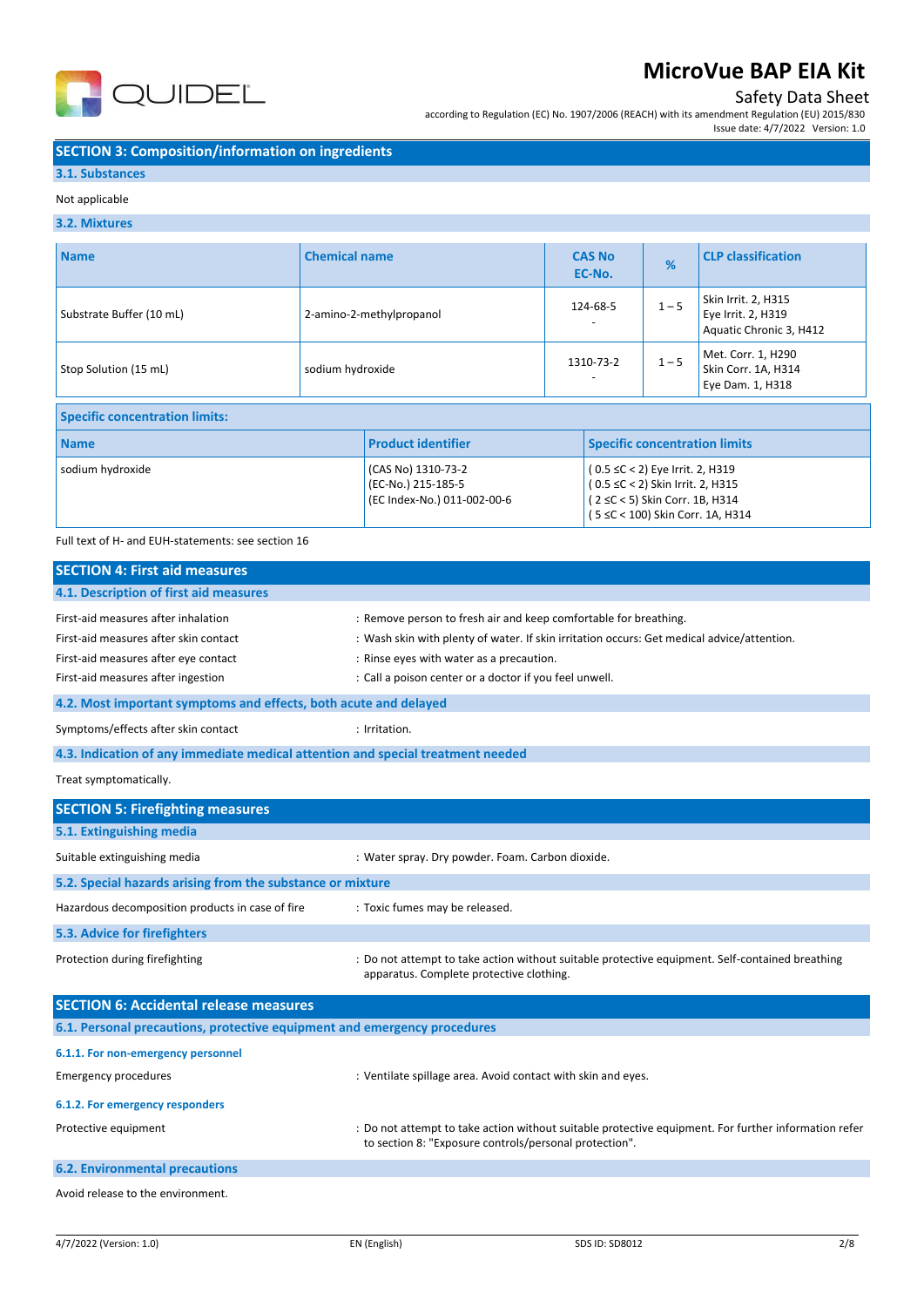

### Safety Data Sheet

according to Regulation (EC) No. 1907/2006 (REACH) with its amendment Regulation (EU) 2015/830 Issue date: 4/7/2022 Version: 1.0

|  |  |  |  |  | 6.3. Methods and material for containment and cleaning up |  |  |
|--|--|--|--|--|-----------------------------------------------------------|--|--|
|--|--|--|--|--|-----------------------------------------------------------|--|--|

Methods for cleaning up example and the state up liquid spill into absorbent material.

Other information  $\cdot$  Dispose of materials or solid residues at an authorized site.

**6.4. Reference to other sections**

For further information refer to section 13.

| <b>SECTION 7: Handling and storage</b>                            |                                                                                                                       |
|-------------------------------------------------------------------|-----------------------------------------------------------------------------------------------------------------------|
| 7.1. Precautions for safe handling                                |                                                                                                                       |
| Precautions for safe handling                                     | Ensure good ventilation of the work station. Wear personal protective equipment. Avoid contact<br>with skin and eyes. |
| Hygiene measures                                                  | : Do not eat, drink or smoke when using this product. Always wash hands after handling the product.                   |
| 7.2. Conditions for safe storage, including any incompatibilities |                                                                                                                       |

Storage conditions **Storage conditions** : Store in a well-ventilated place. Keep cool.

**7.3. Specific end use(s)**

No additional information available

## **SECTION 8: Exposure controls/personal protection**

**8.1. Control parameters**

| sodium hydroxide (1310-73-2) |                     |                     |
|------------------------------|---------------------|---------------------|
| Belgium                      | <b>OEL TWA</b>      | 2 mg/m <sup>3</sup> |
| France                       | VME (OEL TWA)       | $2 \text{ mg/m}^3$  |
| United Kingdom               | WEL STEL (OEL STEL) | 2 mg/m <sup>3</sup> |
| USA - ACGIH                  | ACGIH OEL C         | $2 \text{ mg/m}^3$  |
| USA - OSHA                   | Local name          | Sodium hydroxide    |
| USA - OSHA                   | OSHA PEL TWA [1]    | $2 \text{ mg/m}^3$  |

### **8.2. Exposure controls**

#### **Appropriate engineering controls:**

Ensure good ventilation of the work station.

**Materials for protective clothing:**

Lab coat

**Hand protection:**

Protective gloves

**Eye protection:**

Safety glasses

#### **Skin and body protection:**

Wear suitable protective clothing

#### **Respiratory protection:**

In case of insufficient ventilation, wear suitable respiratory equipment

### **Personal protective equipment symbol(s):**



**Environmental exposure controls:**

Avoid release to the environment.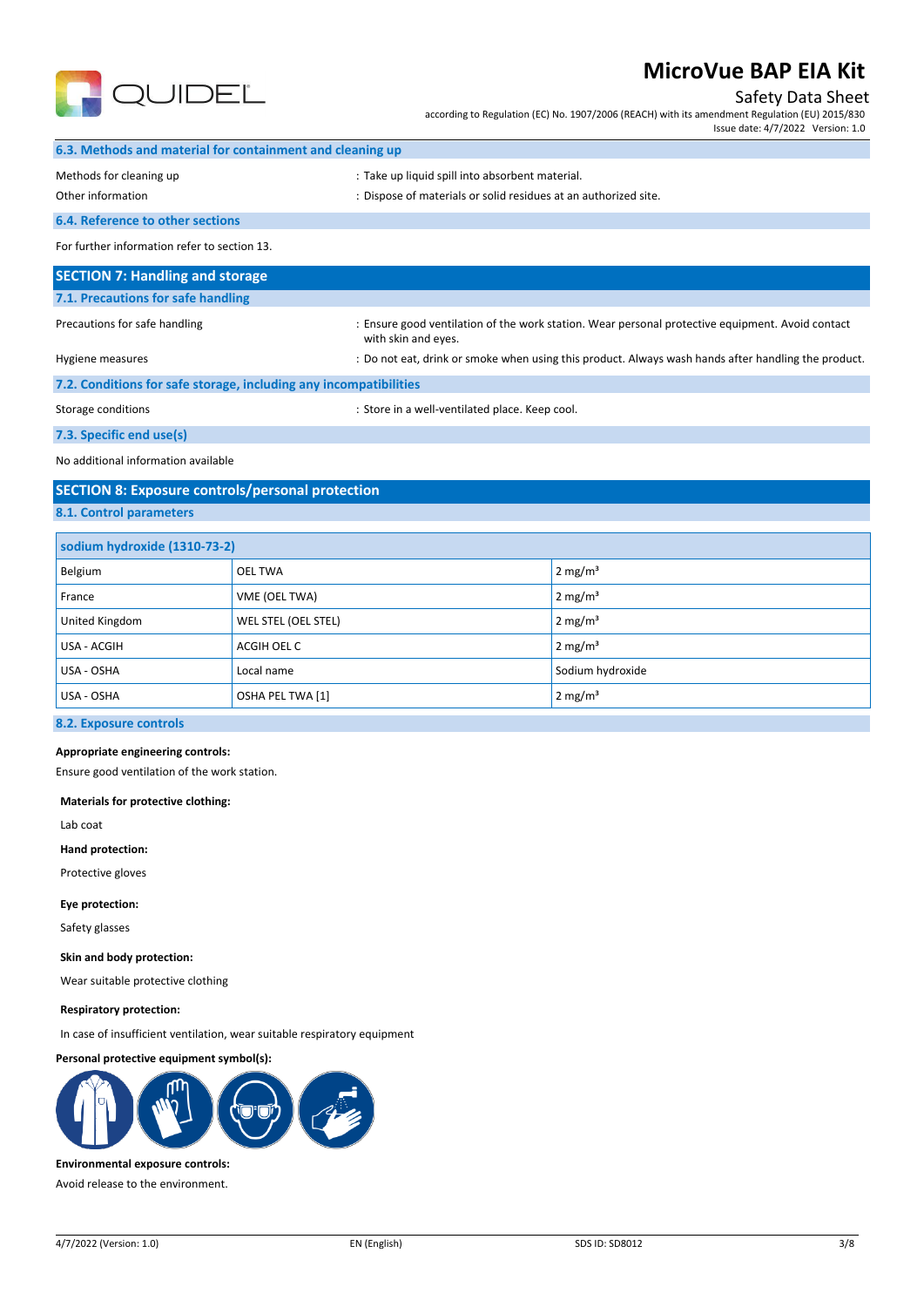

Safety Data Sheet

according to Regulation (EC) No. 1907/2006 (REACH) with its amendment Regulation (EU) 2015/830 Issue date: 4/7/2022 Version: 1.0

#### **Other information:**

Do not eat, drink or smoke when using this product.

| Physical state                                  | : Liquid                |
|-------------------------------------------------|-------------------------|
| Colour                                          | : No data available     |
| Odour                                           | : No data available     |
| Odour threshold                                 | : No data available     |
| pH                                              | : Stop Solution, pH <13 |
| Relative evaporation rate (butylacetate=1)      | : No data available     |
| Melting point                                   | : Not applicable        |
| Freezing point                                  | : No data available     |
| Boiling point                                   | : No data available     |
| Flash point                                     | : No data available     |
| Auto-ignition temperature                       | : No data available     |
| Decomposition temperature                       | : No data available     |
| Flammability (solid, gas)                       | : Not applicable        |
| Vapour pressure                                 | : No data available     |
| Relative vapour density at 20 °C                | : No data available     |
| Relative density                                | : No data available     |
| Solubility                                      | : No data available     |
| Partition coefficient n-octanol/water (Log Pow) | : No data available     |
| Viscosity, kinematic                            | : No data available     |
| Viscosity, dynamic                              | : No data available     |
| <b>Explosive properties</b>                     | : No data available     |
| Oxidising properties                            | : No data available     |
| <b>Explosive limits</b>                         | : No data available     |

### **9.2. Other information**

No additional information available

| No additional information available                                                |                                                                                                      |
|------------------------------------------------------------------------------------|------------------------------------------------------------------------------------------------------|
| <b>SECTION 10: Stability and reactivity</b>                                        |                                                                                                      |
| 10.1. Reactivity                                                                   |                                                                                                      |
| The product is non-reactive under normal conditions of use, storage and transport. |                                                                                                      |
| 10.2. Chemical stability                                                           |                                                                                                      |
| Stable under normal conditions.                                                    |                                                                                                      |
| 10.3. Possibility of hazardous reactions                                           |                                                                                                      |
| No dangerous reactions known under normal conditions of use.                       |                                                                                                      |
| 10.4. Conditions to avoid                                                          |                                                                                                      |
| None under recommended storage and handling conditions (see section 7).            |                                                                                                      |
| 10.5. Incompatible materials                                                       |                                                                                                      |
| No additional information available                                                |                                                                                                      |
| 10.6. Hazardous decomposition products                                             |                                                                                                      |
|                                                                                    | Under normal conditions of storage and use, hazardous decomposition products should not be produced. |
| <b>SECTION 11: Toxicological information</b>                                       |                                                                                                      |
| 11.1. Information on toxicological effects                                         |                                                                                                      |
| Acute toxicity (oral)                                                              | : Not classified                                                                                     |
| Acute toxicity (dermal)                                                            | : Not classified                                                                                     |

Acute toxicity (inhalation) in the set of the set of the set of the set of the set of the set of the set of the set of the set of the set of the set of the set of the set of the set of the set of the set of the set of the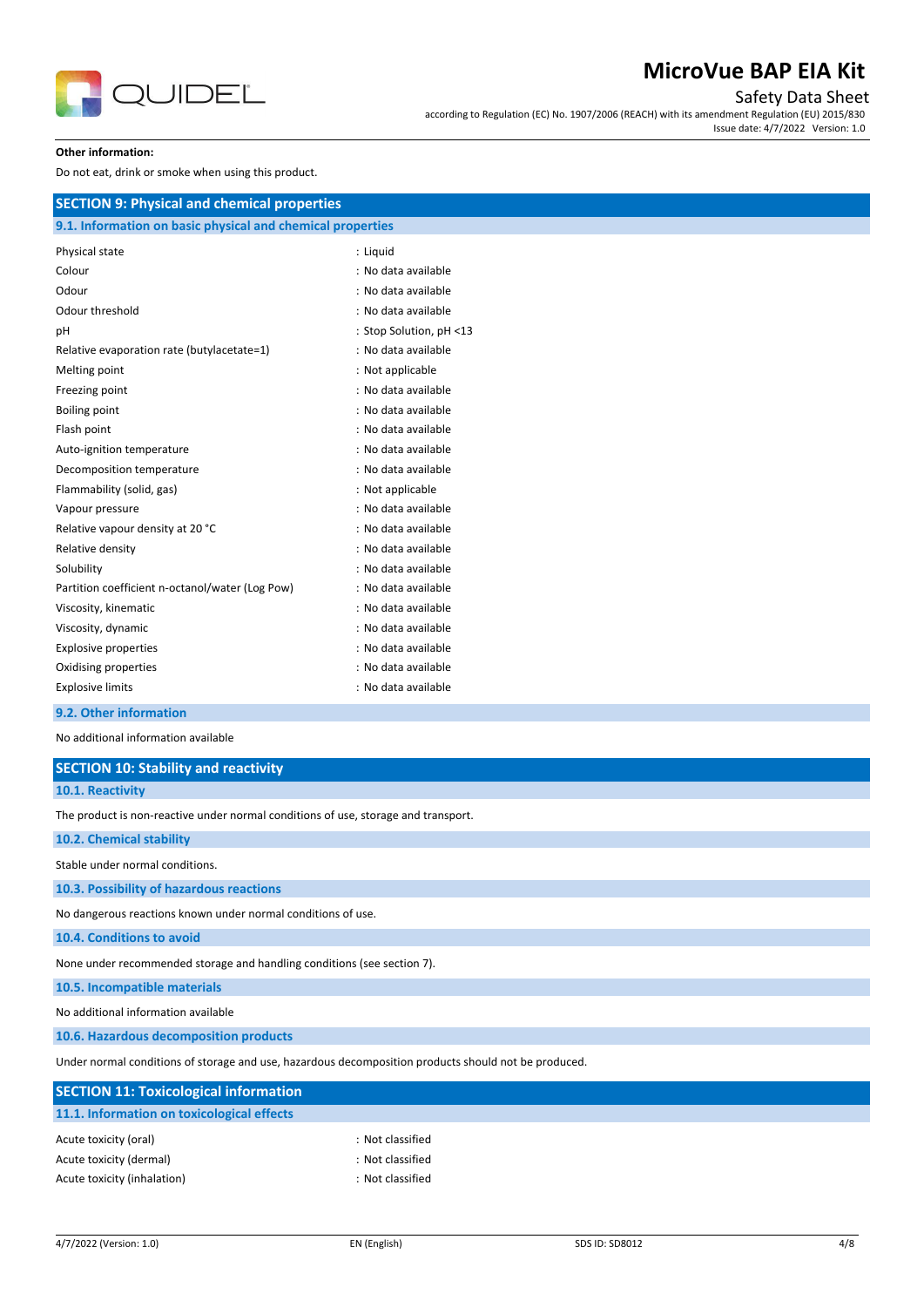

## Safety Data Sheet

according to Regulation (EC) No. 1907/2006 (REACH) with its amendment Regulation (EU) 2015/830

Issue date: 4/7/2022 Version: 1.0

| 2-amino-2-methylpropanol (124-68-5)                                  |                                                                                                                                    |
|----------------------------------------------------------------------|------------------------------------------------------------------------------------------------------------------------------------|
| LD50 oral rat                                                        | 2900 mg/kg bodyweight (Equivalent or similar to OECD 401, Rat, Male, Experimental value, Oral,<br>$14 \text{ day(s)}$              |
| LD50 dermal rabbit                                                   | > 2000 mg/kg bodyweight (Equivalent or similar to OECD 402, 24 h, Rabbit, Male / female,<br>Experimental value, Dermal, 14 day(s)) |
| Skin corrosion/irritation                                            | : Causes skin irritation.                                                                                                          |
| Serious eye damage/irritation                                        | : Not classified                                                                                                                   |
| Respiratory or skin sensitisation                                    | : Not classified                                                                                                                   |
| Germ cell mutagenicity                                               | : Not classified                                                                                                                   |
| Carcinogenicity                                                      | : Not classified                                                                                                                   |
| Reproductive toxicity                                                | : Not classified                                                                                                                   |
| STOT-single exposure                                                 | : Not classified                                                                                                                   |
| STOT-repeated exposure                                               | : Not classified                                                                                                                   |
| Aspiration hazard                                                    | : Not classified                                                                                                                   |
| <b>SECTION 12: Ecological information</b>                            |                                                                                                                                    |
| 12.1. Toxicity                                                       |                                                                                                                                    |
| Ecology - general                                                    | : The product is not considered harmful to aquatic organisms nor to cause long-term adverse effects<br>in the environment.         |
| Hazardous to the aquatic environment, short-term<br>(acute)          | : Not classified                                                                                                                   |
| Hazardous to the aquatic environment, long-term<br>(chronic)         | : Not classified                                                                                                                   |
| sodium hydroxide (1310-73-2)                                         |                                                                                                                                    |
| LC50 - Fish [1]                                                      | 45.4 mg/l (Other, 96 h, Salmo gairdneri, Static system, Fresh water, Experimental value)                                           |
| EC50 - Crustacea [1]                                                 | 40.4 mg/l (Other, 48 h, Ceriodaphnia sp., Experimental value)                                                                      |
| 12.2. Persistence and degradability                                  |                                                                                                                                    |
| sodium hydroxide (1310-73-2)                                         |                                                                                                                                    |
| Persistence and degradability                                        | Biodegradability: not applicable.                                                                                                  |
| Biochemical oxygen demand (BOD)                                      | Not applicable (inorganic)                                                                                                         |
| Chemical oxygen demand (COD)                                         | Not applicable (inorganic)                                                                                                         |
| ThOD                                                                 | Not applicable (inorganic)                                                                                                         |
|                                                                      |                                                                                                                                    |
| 2-amino-2-methylpropanol (124-68-5)<br>Persistence and degradability |                                                                                                                                    |
| 12.3. Bioaccumulative potential                                      | Readily biodegradable in water.                                                                                                    |
|                                                                      |                                                                                                                                    |
| sodium hydroxide (1310-73-2)                                         |                                                                                                                                    |
| Bioaccumulative potential                                            | Not bioaccumulative.                                                                                                               |
| 2-amino-2-methylpropanol (124-68-5)                                  |                                                                                                                                    |
| BCF - Fish [1]                                                       | < 1 (3 day(s), Leuciscus idus, Static system, Fresh water, Experimental value)                                                     |
| Partition coefficient n-octanol/water (Log Pow)                      | -0.63 (Experimental value, OECD 107: Partition Coefficient (n-octanol/water): Shake Flask Method,<br>20 °C)                        |
| Bioaccumulative potential                                            | Low potential for bioaccumulation (BCF < 500).                                                                                     |

**12.4. Mobility in soil**

| No (test) data on mobility of the substance available.<br>Ecology - soil |  |
|--------------------------------------------------------------------------|--|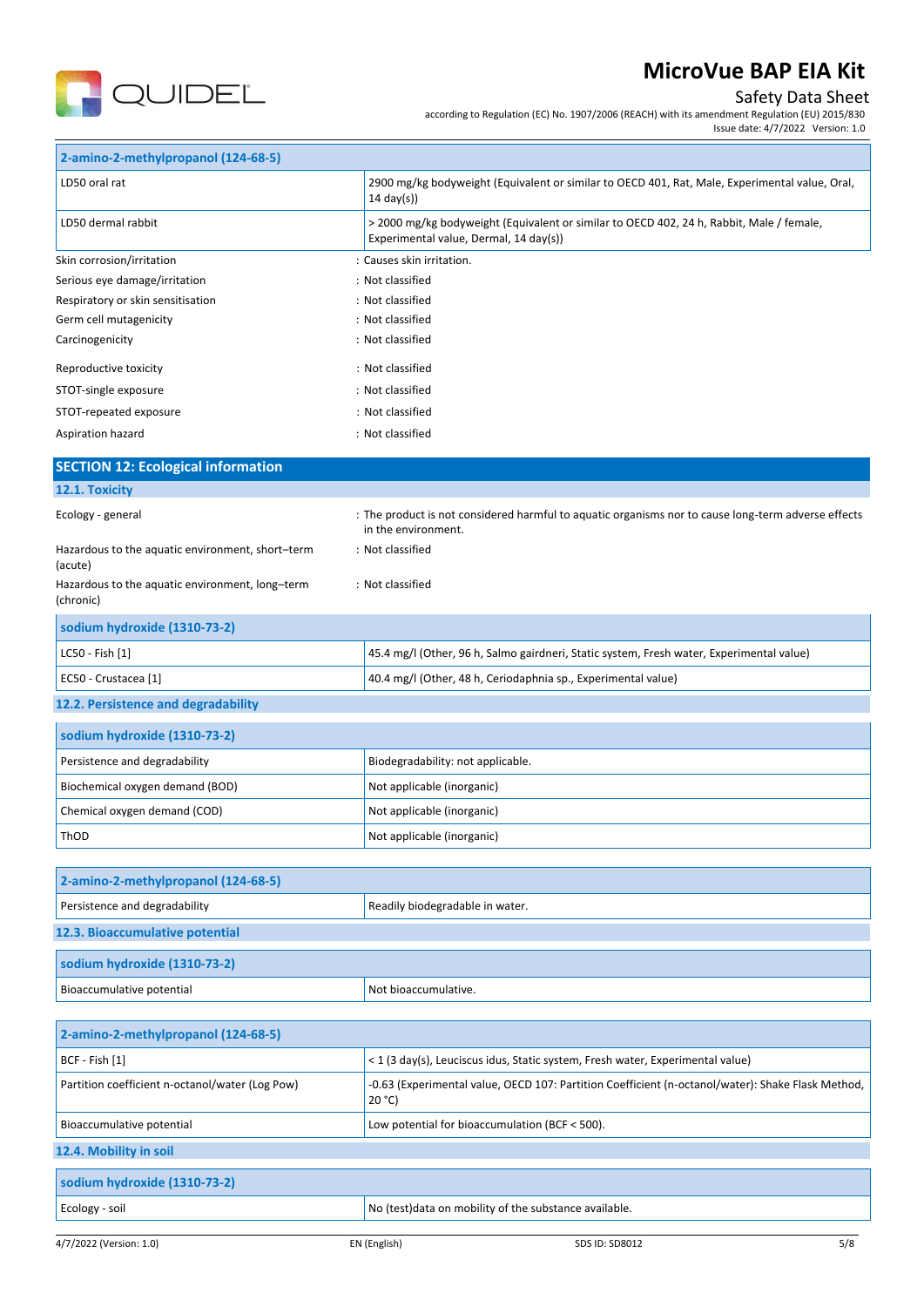

## Safety Data Sheet

according to Regulation (EC) No. 1907/2006 (REACH) with its amendment Regulation (EU) 2015/830 Issue date: 4/7/2022 Version: 1.0

| 2-amino-2-methylpropanol (124-68-5)                           |                                                                                                                                                                                 |  |
|---------------------------------------------------------------|---------------------------------------------------------------------------------------------------------------------------------------------------------------------------------|--|
| Surface tension                                               | 58.4 mN/m (25 °C, 10 %)                                                                                                                                                         |  |
| Organic Carbon Normalized Adsorption Coefficient (Log<br>Koc) | 0.083 - 0.404 (log Koc, SRC PCKOCWIN v2.0, Calculated value)                                                                                                                    |  |
| Ecology - soil                                                | Highly mobile in soil.                                                                                                                                                          |  |
| 12.5. Results of PBT and vPvB assessment                      |                                                                                                                                                                                 |  |
|                                                               |                                                                                                                                                                                 |  |
| <b>Component</b>                                              |                                                                                                                                                                                 |  |
| 2-amino-2-methylpropanol (124-68-5)                           | This substance/mixture does not meet the PBT criteria of REACH regulation, annex XIII<br>This substance/mixture does not meet the vPvB criteria of REACH regulation, annex XIII |  |
| sodium hydroxide (1310-73-2)                                  | This substance/mixture does not meet the PBT criteria of REACH regulation, annex XIII<br>This substance/mixture does not meet the vPvB criteria of REACH regulation, annex XIII |  |
| 12.6. Other adverse effects                                   |                                                                                                                                                                                 |  |
| No additional information available                           |                                                                                                                                                                                 |  |
| <b>SECTION 13: Disposal considerations</b>                    |                                                                                                                                                                                 |  |
| 13.1. Waste treatment methods                                 |                                                                                                                                                                                 |  |
| Regional legislation (waste)                                  | : Disposal must be done according to official regulations.                                                                                                                      |  |
| Waste treatment methods                                       | : Dispose of contents/container in accordance with licensed collector's sorting instructions.                                                                                   |  |
| Sewage disposal recommendations                               | : Disposal must be done according to official regulations.                                                                                                                      |  |
| Ecology - waste materials                                     | : Avoid release to the environment.                                                                                                                                             |  |
| <b>SECTION 14: Transport information</b>                      |                                                                                                                                                                                 |  |
| In accordance with ADR / IMDG / IATA / ADN                    |                                                                                                                                                                                 |  |
| 14.1. UN number                                               |                                                                                                                                                                                 |  |
| UN-No. (ADR)                                                  | : Not regulated                                                                                                                                                                 |  |
| UN-No. (IMDG)                                                 | : Not regulated                                                                                                                                                                 |  |
| UN-No. (IATA)                                                 | : Not regulated                                                                                                                                                                 |  |
| UN-No. (ADN)                                                  | : Not regulated                                                                                                                                                                 |  |
| 14.2. UN proper shipping name                                 |                                                                                                                                                                                 |  |
| Proper Shipping Name (ADR)                                    | : Not regulated                                                                                                                                                                 |  |
| Proper Shipping Name (IMDG)                                   | : Not regulated                                                                                                                                                                 |  |
| Proper Shipping Name (IATA)                                   | : Not regulated                                                                                                                                                                 |  |
| Proper Shipping Name (ADN)                                    | : Not regulated                                                                                                                                                                 |  |
| 14.3. Transport hazard class(es)                              |                                                                                                                                                                                 |  |
| ADR                                                           |                                                                                                                                                                                 |  |
| Transport hazard class(es) (ADR)                              | : Not regulated                                                                                                                                                                 |  |
| <b>IMDG</b>                                                   |                                                                                                                                                                                 |  |
| Transport hazard class(es) (IMDG)                             | : Not regulated                                                                                                                                                                 |  |
| ΙΑΤΑ                                                          |                                                                                                                                                                                 |  |
| Transport hazard class(es) (IATA)                             | : Not regulated                                                                                                                                                                 |  |
| ADN                                                           |                                                                                                                                                                                 |  |
| Transport hazard class(es) (ADN)                              | : Not regulated                                                                                                                                                                 |  |
| 14.4. Packing group                                           |                                                                                                                                                                                 |  |
| Packing group (ADR)                                           | : Not regulated                                                                                                                                                                 |  |
| Packing group (IMDG)                                          | : Not regulated                                                                                                                                                                 |  |
| Packing group (IATA)                                          | : Not regulated                                                                                                                                                                 |  |
| Packing group (ADN)                                           | : Not regulated                                                                                                                                                                 |  |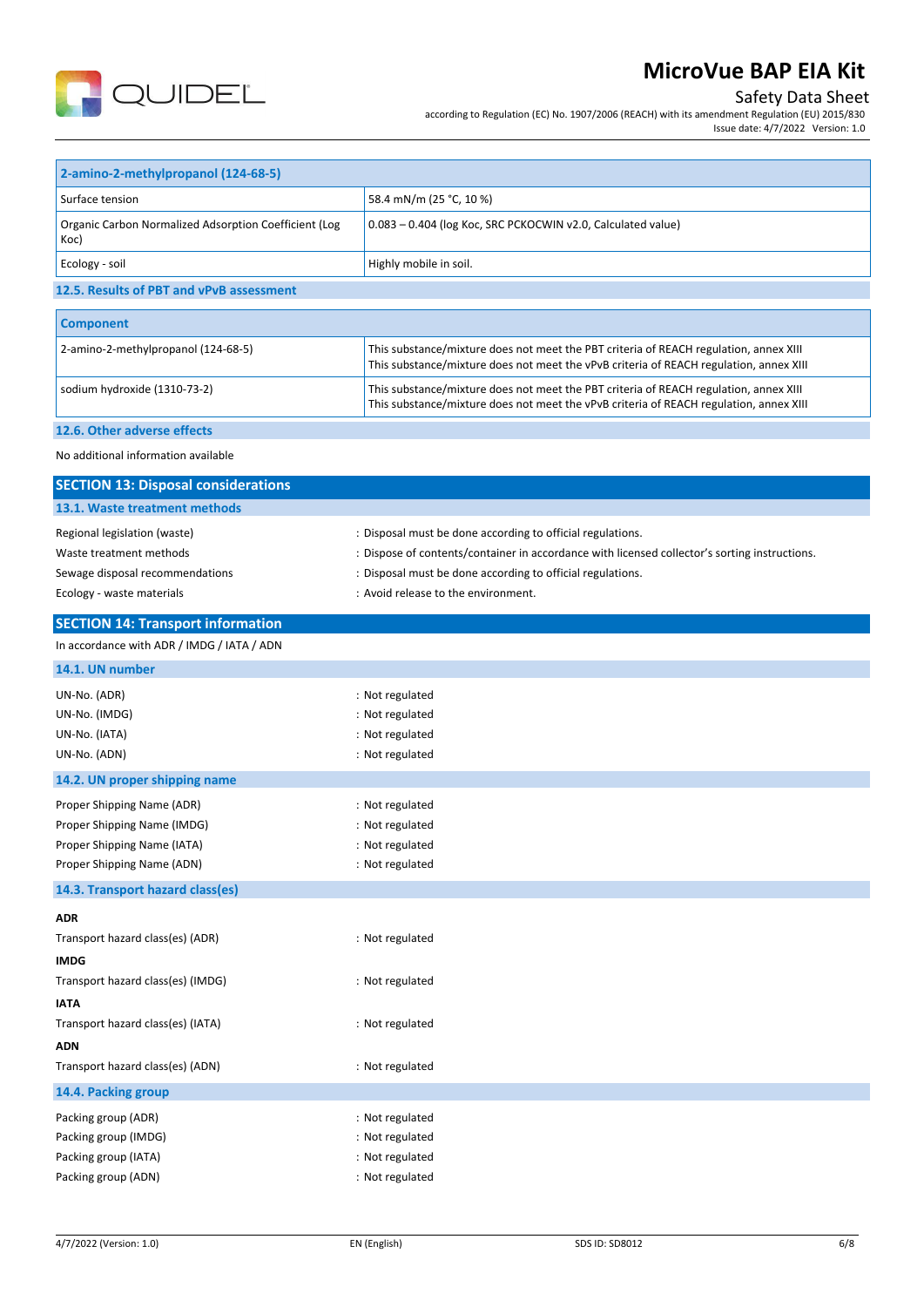

Safety Data Sheet

according to Regulation (EC) No. 1907/2006 (REACH) with its amendment Regulation (EU) 2015/830 Issue date: 4/7/2022 Version: 1.0

| <b>14.5. Environmental hazards</b> |                                          |
|------------------------------------|------------------------------------------|
| Dangerous for the environment      | : No                                     |
| Marine pollutant                   | : No                                     |
| Other information                  | : No supplementary information available |
| 14.6. Special precautions for user |                                          |
| <b>Overland transport</b>          |                                          |
| Not regulated                      |                                          |
| Transport by sea                   |                                          |
| Not regulated                      |                                          |

**Air transport**

Not regulated

### **Inland waterway transport**

Not regulated

### **14.7. Transport in bulk according to Annex II of Marpol and the IBC Code**

### Not applicable

### **SECTION 15: Regulatory information**

**15.1. Safety, health and environmental regulations/legislation specific for the substance or mixture**

#### **15.1.1. EU-Regulations**

Contains no REACH substances with Annex XVII restrictions Contains no substance on the REACH candidate list Contains no REACH Annex XIV substances

#### **15.1.2. National regulations**

### **Germany**

| Regulatory reference                                 | : WGK 2, Significantly hazardous to water (Classification according to AwSV, Annex 1)         |
|------------------------------------------------------|-----------------------------------------------------------------------------------------------|
| <b>Employment restrictions</b>                       | : Observe restrictions according Act on the Protection of Working Mothers (MuSchG)            |
|                                                      | Observe restrictions according Act on the Protection of Young People in Employment (JArbSchG) |
| Hazardous Incident Ordinance (12. BImSchV)           | : Is not subject of the 12. BlmSchV (Hazardous Incident Ordinance)                            |
| <b>Netherlands</b>                                   |                                                                                               |
| SZW-lijst van kankerverwekkende stoffen              | : None of the components are listed                                                           |
| SZW-lijst van mutagene stoffen                       | : None of the components are listed                                                           |
| SZW-lijst van reprotoxische stoffen - Borstvoeding   | : None of the components are listed                                                           |
| SZW-lijst van reprotoxische stoffen - Vruchtbaarheid | : None of the components are listed                                                           |
| SZW-lijst van reprotoxische stoffen – Ontwikkeling   | : None of the components are listed                                                           |

### **15.2. Chemical safety assessment**

No chemical safety assessment has been carried out

# 4/7/2022 (Version: 1.0) EN (English) SDS ID: SD8012 7/8 **SECTION 16: Other information Indication of changes:** New EU SDS template. **Abbreviations and acronyms:** ADN European Agreement concerning the International Carriage of Dangerous Goods by Inland Waterways ADR European Agreement concerning the International Carriage of Dangerous Goods by Road ATE ATE Acute Toxicity Estimate BLV Biological limit value CAS No Chemical Abstract Service number CLP Classification Labelling Packaging Regulation; Regulation (EC) No 1272/2008 DMEL DERIVED NET DERIVED NET DETERMINION ON A DETERMINION OF DETAILS